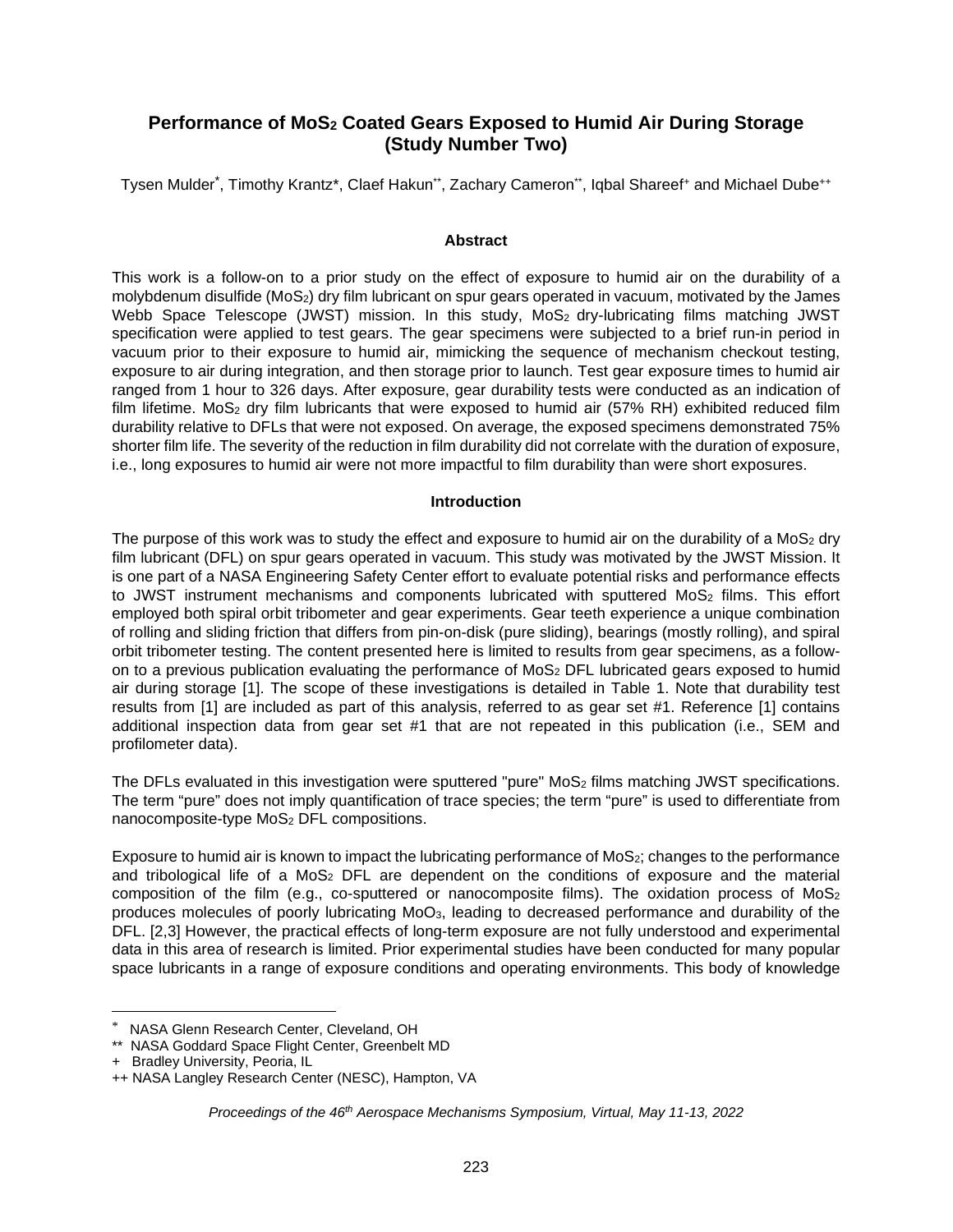has led to the development of best practices for the handling and storage of lubricated parts, but the overall impact of exposure to humid air is highly specific to lubricant type and formulation. [2,3,4]

| <b>Test Group</b> | <b>Focus and Work Detail</b>                                                                                                                                                                                                                                                                        | <b>Work Results Summary</b>                                                                                                                                                                                                                  |
|-------------------|-----------------------------------------------------------------------------------------------------------------------------------------------------------------------------------------------------------------------------------------------------------------------------------------------------|----------------------------------------------------------------------------------------------------------------------------------------------------------------------------------------------------------------------------------------------|
| Gear set #1       | Develop criteria to compare lifetimes<br>٠<br>of unexposed vs. exposed surfaces<br>(condition indicator concept)<br>Evaluate dry film lifetimes using a set<br>٠<br>of induction-hardened gears<br>(unexposed vs. exposed)<br>MoS <sub>2</sub> DFL was supplied by local firm.<br>٠                 | Data was reported at the 44 <sup>th</sup><br>$\bullet$<br>Aerospace Mechanisms<br>Symposium, May 16-18, 2016<br>Commentary from technical<br>$\bullet$<br>community influenced the focus<br>and work detail for evaluation of<br>Gear Set #2 |
| Gear Set #2       | Evaluate dry film lifetimes using a set<br>$\bullet$<br>of case-carburized gears (unexposed<br>vs. exposed)<br>Adopted a short "running-in" period<br>٠<br>prior to storage and exposure in<br>constant-humidity chamber<br>MoS <sub>2</sub> DFL was per JWST flight<br>٠<br>hardware specification | Data reported herein                                                                                                                                                                                                                         |

### *Table 1. Gear Evaluation Scope and Summary*

MoS2 DFLs provide lubrication by the breaking of weak van der Waals bonds between the basal planes of adjacent molecules of  $MoS<sub>2</sub>$ , allowing layers to "flow" over one another when loaded in shear. This lubricating behavior relies on the layers of a DFL being oriented such that the plate-shaped molecules of MoS2 are allowed to slide in the desired direction of motion, parallel to the hard substrate material. Luckily, the surface of an  $MoS<sub>2</sub>$  film with an undesirable or un-ordered orientation will be realigned during a mechanism's initial cycles of operation ("run-in"), due to the tendency of the molecules to shear together in layers, forming a preferentially ordered surface as the friction between the lubricated components approaches steady state. [3,5]

Preferential orientation of a  $MOS<sub>2</sub>$  DFL reduces the film's starting coefficient of friction and can provide additional resistance to oxidation. [6,7,8] The sputtering of MoS<sub>2</sub> produces columnar structures containing crystallites oriented perpendicularly to the substrate material, generally undesirable for lubrication performance and oxidation prevention. Run-in cycles on a MoS<sub>2</sub> DFL lubricated component re-orient the MoS<sub>2</sub> to the preferred basal orientation, but the impact of this effect on the lifetime of MoS<sub>2</sub> DFL subjected to humid air exposure is unquantified, particularly in the case of  $MoS<sub>2</sub>$  DFL lubricated gears.

# **Gear Testing Equipment**

# Test Rig

The vacuum gear rig will be described with the aid of Figures 1 and 2. The force created by the meshing gear teeth can be described as three orthogonal forces: the tangential force, the separating force, and the thrust force (Figure 1). Each of these forces is measured by a dedicated sensor affixed to the vacuum gear rig's drive system, as depicted in Figure 2.

The pinion rotation is provided by a variable speed electric motor. A magnetic-particle brake attached to the output shaft imposes torque on the gear. A pressurized air cylinder controls the pinion position (Figure 2a). The air cylinder acts through a pivot axis to rotate the drive motor plate that mounts the driving shaft and drive motor. The rotation of the drive motor plate moves the pinion toward the gear in an arc motion to bring the teeth into mesh. The pressure to the cylinder, and thereby shaft center distance, is adjusted by a hand-operated valve. A linear variable displacement transducer (LVDT) measures the position of the drive motor plate, and this sensor output was used to establish the proper gear center distance (not shown in Figure 2).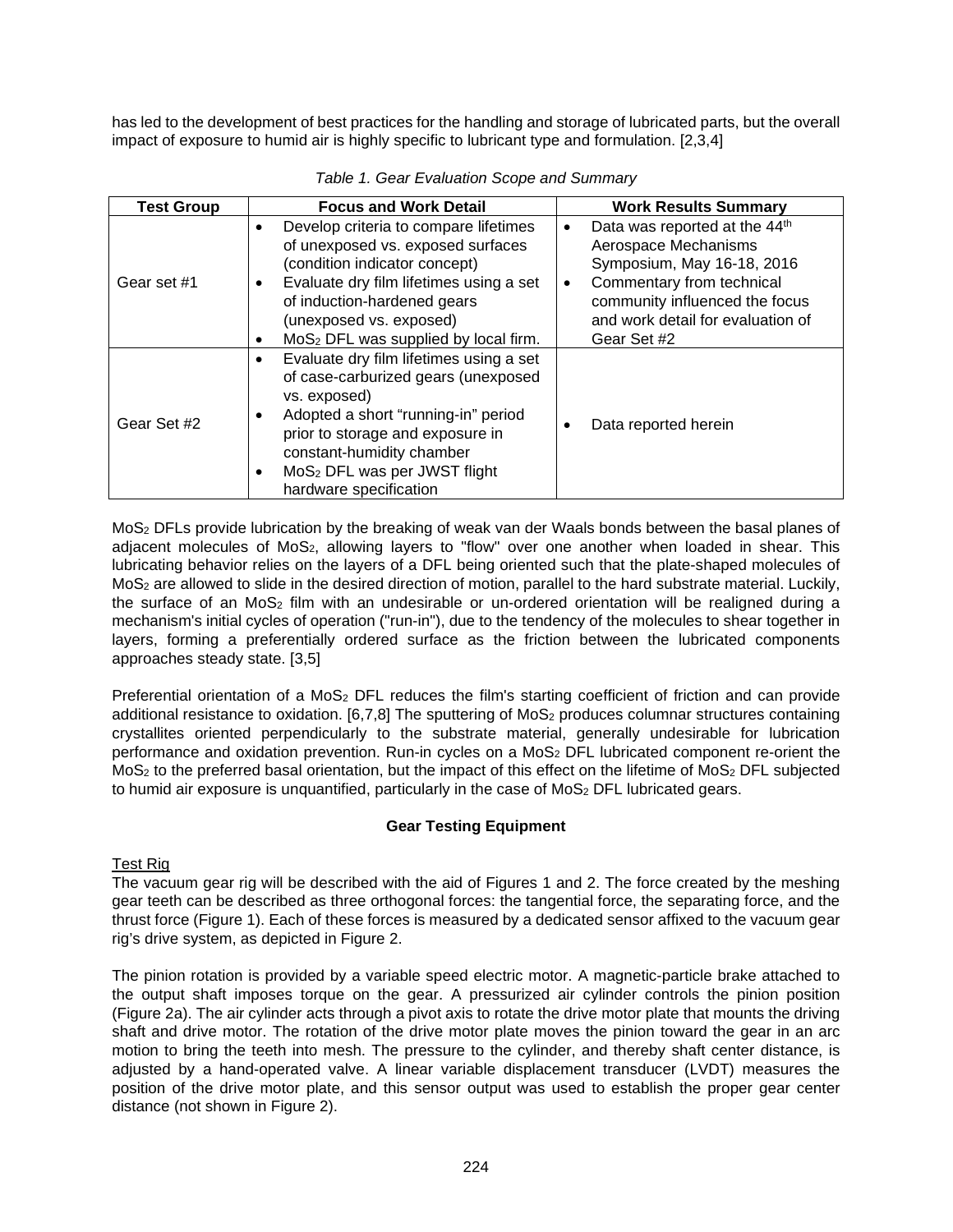

*Figure 1. Depiction of measured gear characteristics. (a) Gear forces: tangential (red), separating (purple) and thrust (blue). (b) Gear operating center distance*



*Figure 2. Schematic representation of vacuum gear rig. (a) Side view. (b) Overhead view.*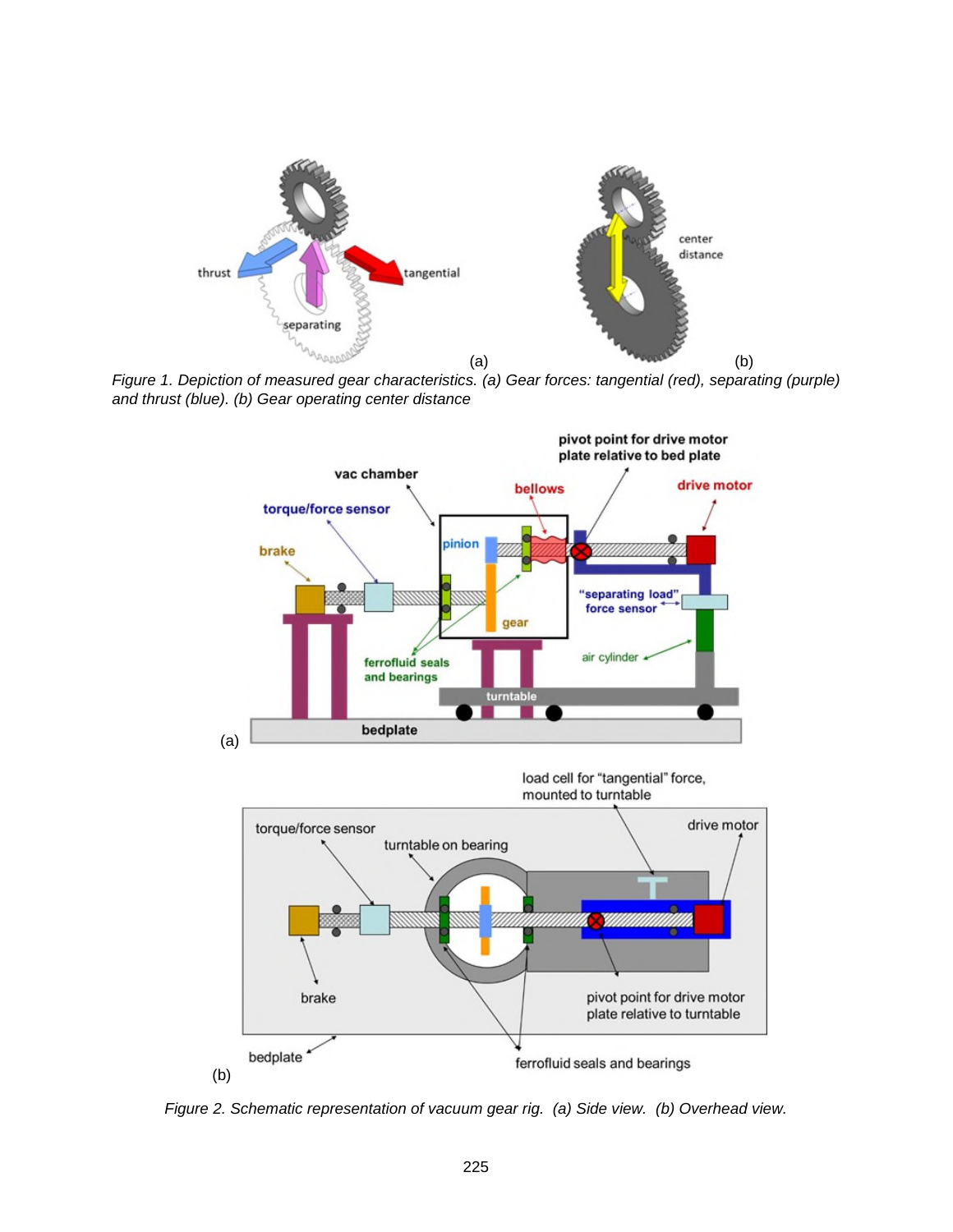The rig features a turntable that can be used to impose controlled misalignment of shafts for roller experiments. For gear testing, the turntable was adjusted to align the shaft.

A turbomolecular pump assisted by a scroll pump provides vacuum in the test chamber. Ferrofluid seals maintain the vacuum at the shaft-chamber interfaces. The typical condition in the test chamber is a pressure of 3x10-7 Torr. The most prevalent remaining constituent in the chamber during testing is water vapor as was determined using a residual gas analyzer [9]. Shaft speeds and total number of shaft revolutions were measured using 6000-pulse encoders on each shaft, and the torque on the output shaft was measured by a torquemeter with 22 N-m (200 in-lb) capacity.

The gearing center distance was measured indirectly by an LVDT affixed to a mounting bracket at the base of the drive motor. The LVDT output was related to the operating center distance using calibration results. For each tooth mesh cycle, the friction force reverses direction at the pitch point thereby imparting center distance change that is detected by the LVDT. The friction magnitude influences the magnitudes of the center distance motions, lower friction producing smaller center distance motions.

The gear teeth surface conditions were photographed at regular testing intervals through a viewport using a single-lens reflex camera with a 150 mm micro lens and a 12 million effective pixel image sensor. Lighting conditions and camera settings were consistent between tests.

### **Humidity Exposure Chamber**

Test gear specimens were exposed to humid air in an enclosure (Figure 3) containing a saturated salt solution of water and sodium bromide below the specimens. The sodium bromide solution nominally maintains a relative humidity (RH) of 57% in a closed system. Excursions of relative humidity ranged from 55-60% during transients of the laboratory temperature. This range was deemed acceptable for approximating the 60% RH storage environment matching the maximum level of exposure experienced by the JWST components considered in this investigation.



*Figure 3. Humidity-exposure chamber for test gears.* 

#### Test gears

Readily available stock gears with appropriate center distance were selected and customized for use in this study. The customizations of the stock gear design were the bore diameters, sized for a COTS keyless shaft-locking device, and custom face widths. Design information for the test gears is provided in Table 2.

For gear set #1, there were six pairs of pinions and gears. The material was steel per Japanese material standard S45C (considered equivalent to AISI 1045). The teeth were induction hardened to surface hardness of HRc 50-60 and ground.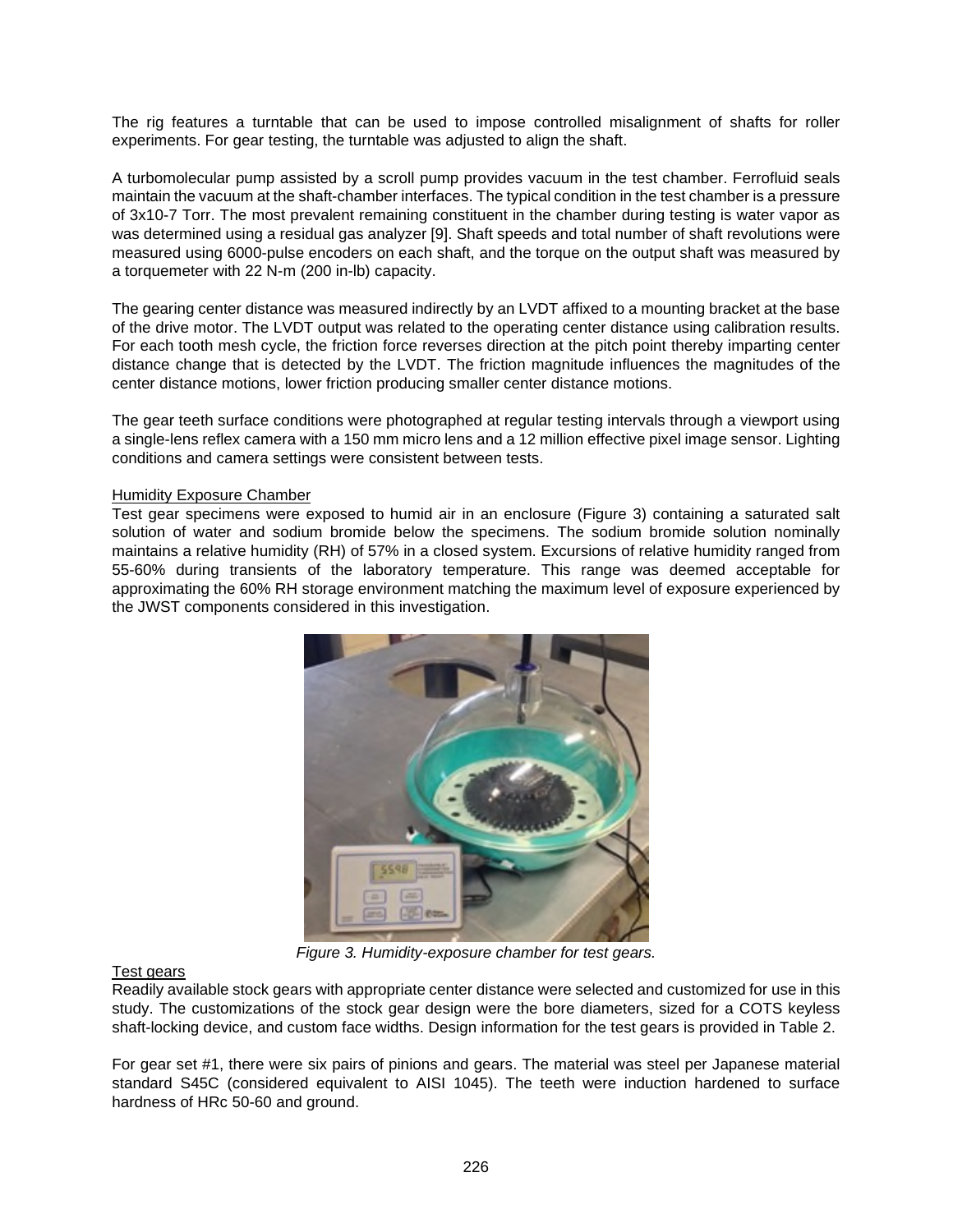| <b>Parameter</b>           | Gear             | Pinion            |  |
|----------------------------|------------------|-------------------|--|
| Number of Teeth            | 48               | 26                |  |
| Face Width                 | $10 \text{ mm}$  | $13 \, \text{mm}$ |  |
| Module                     | $3 \, \text{mm}$ | $3 \, \text{mm}$  |  |
| <b>Pitch Diameter</b>      | 144 mm           | 78 mm             |  |
| <b>Outside Diameter</b>    | 150 mm           | 84 mm             |  |
| Pressure Angle             | $20^\circ$       | $20^\circ$        |  |
| <b>Surface Hardness</b>    | 50 to 60 HRc     | 52 to 60 HRc      |  |
| Core Hardness              | 30 to 35 HRc     | 30 to 35 HRc      |  |
| <b>Carburization Depth</b> | 0.4 to 0.8 mm    | 0.4 to 0.8 mm     |  |

### *Table 2. Gear Design Summary*

For gear set #2, there were six pairs of pinions and gears of the same geometry as gear set #1, but a different steel was selected. Stainless steel gears (which would have best matched the JWST mechanism gear materials) were not available in a timely manner, resulting in the selection of a case-carburized steel, Japanese material standard SCM415. This steel is considered approximately equivalent to U.S. standard AISI 4115, a low carbon steel ( $C = 0.15\%$ ) commonly used for power transmission gears and having higher strength than AISI 1045. The stock gear specification for surface hardness was 52-60 HRc. The casecarburized condition of gear set #2 was more representative of the subsurface hardness profile of JWST mechanism gears, compared to the relatively shallow case depth of the induction hardened specimens of gear set #1.

# DFL for Test Gears

The test gears were coated with a pure MoS<sub>2</sub> DFL by sputtering. While some JWST mechanisms use nanocomposite MoS<sub>2</sub> coatings [i.e., ref. 5], the mechanisms of interest for this work use a pure MoS<sub>2</sub> DFL. Herein the term "pure" does not imply quantification of trace species, but the term "pure" is used to differentiate from nanocomposite-type MoS<sub>2</sub> DFL compositions.

Following the testing and reporting of results for gear set #1, which had a requested coating thickness of 3 to 4  $\mu$ m, the requested nominal coating thickness for gear set #2 was modified to 2-3  $\mu$ m to match the JWST specification. The vendor for the coating for gear set #1 was a well-experienced domestic (U.S. based) vendor. The vendor for gear set #2 was an overseas-based vendor that is the proprietary owner of the specification used for JSWT flight hardware for the mechanisms of interest.

Each gearset required two runs in the sputtering chamber to accommodate the required number of parts. Witness coupons were used to approximate the thickness of the film on the gears and were verified by the vendor to be within the JWST specification. Stylus profilometer measurements taken with gear set #1 indicated that the sputtering process did not change the roughness of the gears' working flanks [1]. After sputtering, the gears were sealed in bags using a dry inert cover gas. Gears to be tested as unexposed remained in the sealed bags until the start of the installation procedure. The time from the opening of the bag until the gears were in a vacuum condition in the test rig was minimized to all practical extent, typically on the order of 1 hour.

# **Experimental Method**

# Test Methods - Common Methodology used for both Gear Set #1 and Gear Set #2

The first step of the testing protocol was to document the specimens for the test (serial numbers and installation orientations) and to note the visual condition of each gear, sometimes including digital photographs. Next, the gear pair was mounted onto the test shafts, the vacuum chamber closed, and then the chamber pressure was stabilized over several hours, and typically overnight, prior to applying torque and motion. The chamber pressure was  $7x10^{-7}$  Torr or less at the beginning of each test. Figure 4 shows a pair of the MoS2 coated test gears out of sealed bags just prior to test and shows the gears in the test chamber just prior to closing the vacuum chamber door.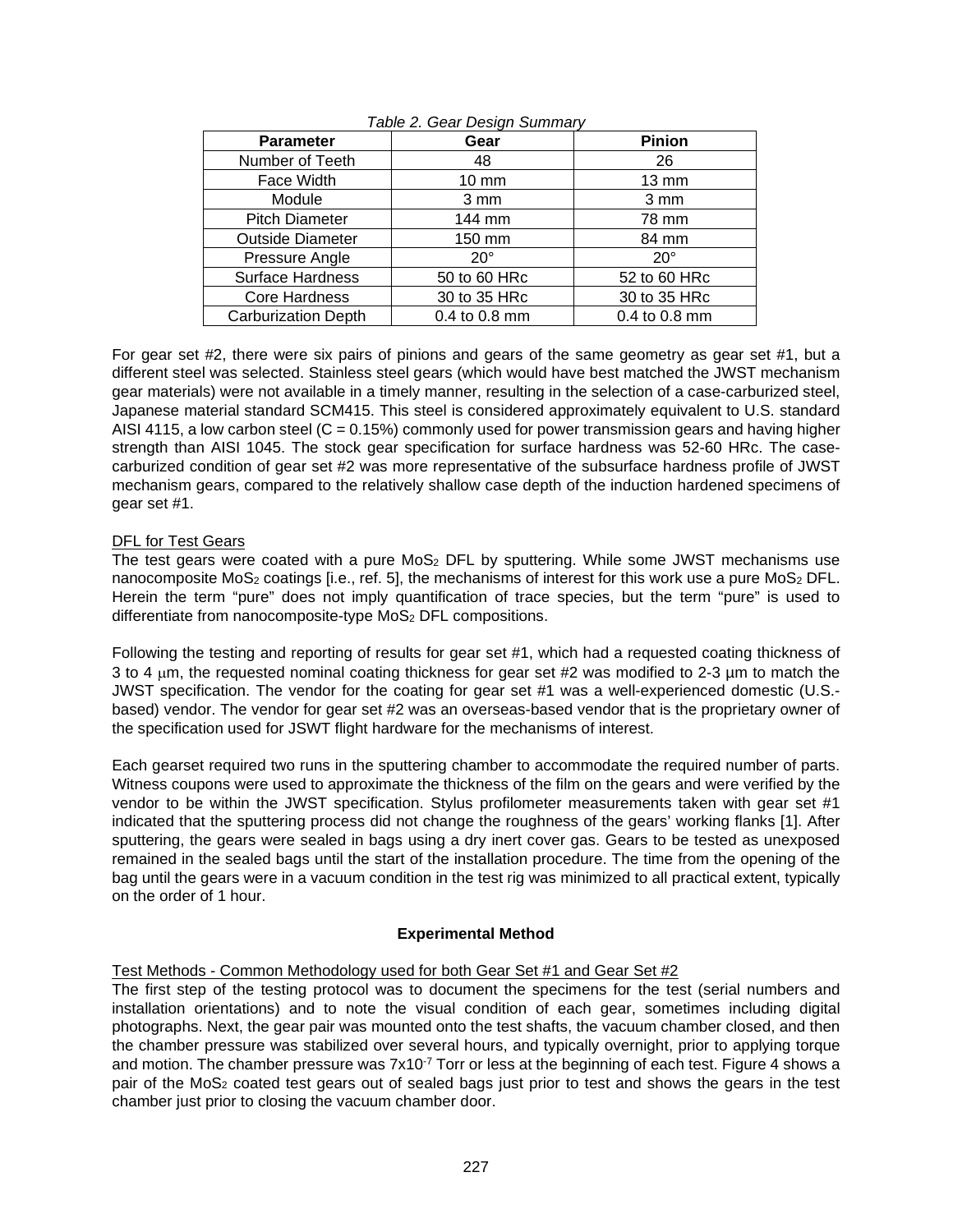

*Figure 4. Test gears. (a) Just prior to testing. (b) Installed in rig just prior to closing of test chamber.* 

Testing was done at a constant demanded brake torque and motor speed. The demanded torque was 6.8 Nm for the gear, at a test speed of 80 rpm for the pinion (and consequently 43.3 rpm for the gear). The power transmitted was 31 watts. The torque was selected to provide a tooth load intensity (force per unit face width) similar to the tooth load intensity for the mechanisms of interest. The speed was selected to minimize rig dynamic loading and vibration, as determined by previous testing efforts. Testing for endurance of the coatings typically required durations longer than a working day, and unattended testing was not attempted. The testing was paused overnight, as needed, with the test chamber vacuum maintained by continuous operation of the turbopump, and then testing was resumed the following day.

The test progression was monitored by visual inspection of the tooth surfaces through a viewport, aided at times by a strobe light to "freeze" the motion. The visual condition was also recorded by digital photographs illuminated by a short duration flash through a second viewport that provided a view of the gear teeth (but not of pinion teeth). The test progression was monitored by displays of the sensor data plotted as functions of pinion revolutions. Some previous development tests revealed that as wear severity and friction increase, sensor outputs became more erratic even though their mean value remain constant. For example, when friction on the gear teeth increases, the range of the separation force increases even though the mean may still be constant. This phenomenon is the result of the tooth friction force reversing direction as the tooth contact passes through the pitch point. Thereby, the friction force first adds to, and then subtracts from, the magnitude of the separating force during the tooth mesh cycle. With higher tooth friction the excursions from the mean become larger.

Based on prior experiences with health monitoring of geared machines, these observations led to the generation of "condition indicators" to monitor the overall effectiveness of the MoS<sub>2</sub> films. Data for each sensor (output torque, thrust force, tangent force, separating force, gear center distance) was sampled at 1 kHz for a period of 1 second, and the standard deviation of each signal over that period was calculated and catalogued as a "condition indicator". For each 1 second interval throughout a test, the condition indicators for each sensor were plotted as a function of accumulated pinion revolutions. Such condition indicators were reliable indicators of changes in the lubricating performance of the MoS<sub>2</sub> DFL.

Figure 5 provides an example plot of a condition indicator monitored over the duration of a life test (5a), and an example set of data collected in a 1 second period that was used to calculate a single condition indicator (5b). Three regions are marked in Figure 5a: "Region I" is the smooth-running regime, "Region II" the start of MoS2 compromise, and "Region III" is the significant friction regime. The beginning of Region II is marked, indicating approximately where the performance of the  $M$ oS<sub>2</sub> DFL was first compromised. The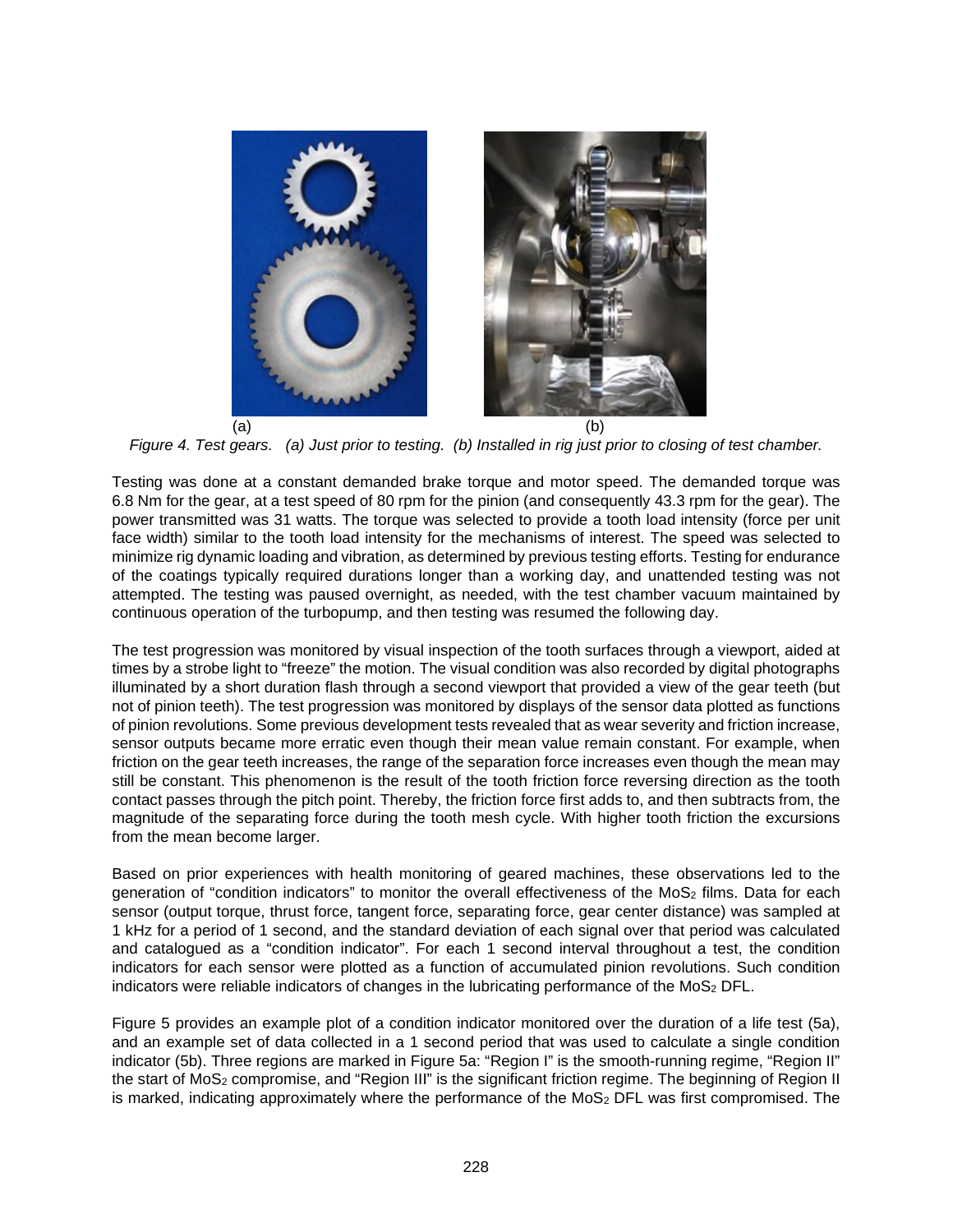example data shown in Figure 5b was collected from the thrust force sensor at an illustrative point of operation in Region III, where relatively high tooth friction generates a varying signal, evident in the last 400 samples.

Film durability was determined using the condition indicator trend plots. The film durability was defined as the number of pinion revolutions until the film compromise started, such as indicated in Figure 5b. The film compromise was defined as the very beginning of a steady degradation of the film's performance regarding friction. A mechanism may continue to perform its intended function for some time after such film degradation begins. The intent was to assess a relative measure of the film durability, with and without exposure to humid air.

For gear set #1, film durability in each test was determined as follows. Lifetimes were determined based on each condition indicator, one at a time, by forming a consensus among four team members. The condition indicators for thrust force, tangent force, and gear center distance were found to be the most sensitive to changes in the lubricating performance of the MoS<sub>2</sub> DFL. Three independent estimates of the film durability were generated for each test, one estimate for each of these condition indicators. These three estimates were then averaged to determine an overall film durability value for each test.

For gear set #2, film durability was determined by a revised procedure. Each of three team members reviewed condition indicator trend plots independently, and each member provided one film durability value for each test, taking all three condition indicators into account for the evaluation. A single overall film durability value was determined for each test by averaging the values provided by each of three team members. This approach tended to reduce sensitivity to outliers in the condition indicator responses and allowed for unbiased estimates from each team member.



*Figure 5. Typical trend and features of a condition indicator of MoS2 film function. (a) Trend of condition indicator for the center distance (LVDT sensor), for test 1B. (b) Typical data record for calculation of standard-deviation-based condition indicator*

### Test Methods – Test Set #1

The test matrix used for gear set #1 was per Table 3. A balanced set (equal number of tests for exposed and unexposed surfaces) was planned and executed. For gear set #1, the unexposed surfaces had no runin cycles prior to exposure to humid air in the constant-humidity chamber.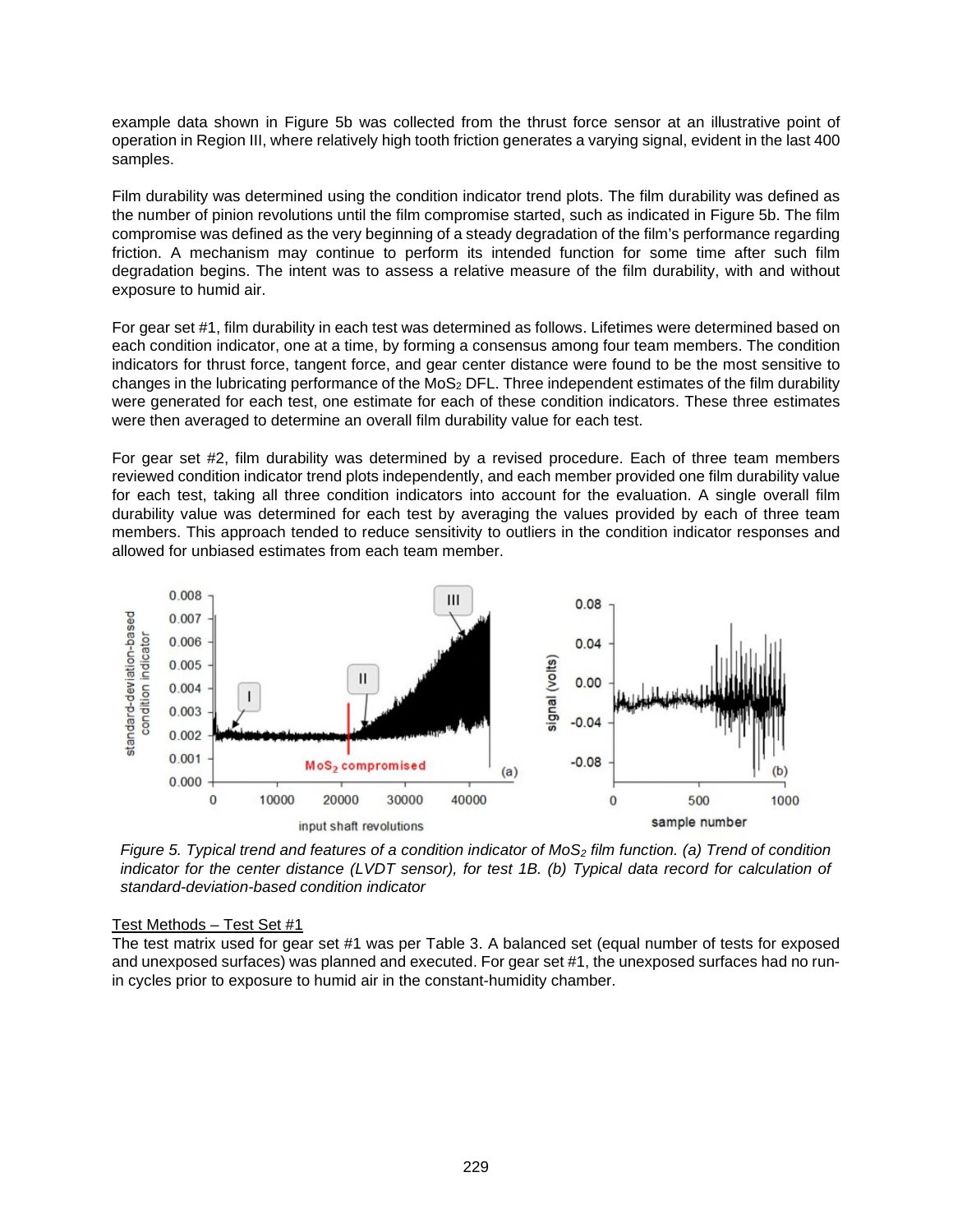| <b>Test Name</b> | <b>Test</b><br><b>Article</b><br>Pairing | <b>Pinion</b><br><b>Serial</b><br><b>Number</b> | Gear<br>Serial<br><b>Number</b> | Tooth<br><b>Side</b><br>Loaded | <b>Exposed</b> | Total<br><b>Exposure</b><br><b>Duration</b> | <b>Testing</b><br>Order<br><b>Sequence</b> |
|------------------|------------------------------------------|-------------------------------------------------|---------------------------------|--------------------------------|----------------|---------------------------------------------|--------------------------------------------|
| <b>MOS2 1-A</b>  | 1                                        | P <sub>4</sub>                                  | G <sub>1</sub>                  | A                              | No.            |                                             | 1                                          |
| <b>MOS2 1-B</b>  |                                          |                                                 |                                 | B                              | Yes            | 10 days                                     | 3                                          |
| <b>MOS2 2-A</b>  |                                          |                                                 | G6                              | A                              | <b>No</b>      |                                             | $\overline{2}$                             |
| <b>MOS2 2-B</b>  | $\overline{2}$                           | P <sub>6</sub>                                  |                                 | B                              | Yes            | 28 days                                     | 6                                          |
| <b>MOS2 3-A</b>  | 3                                        | P <sub>2</sub>                                  | G <sub>2</sub>                  | A                              | <b>No</b>      |                                             | 4                                          |
| <b>MOS2 3-B</b>  |                                          |                                                 |                                 | B                              | Yes            | 17 days                                     | 9                                          |
| <b>MOS2 4-A</b>  | 4                                        | P <sub>1</sub>                                  | G <sub>3</sub>                  | A                              | No.            |                                             | 5                                          |
| <b>MOS2 4-B</b>  |                                          |                                                 |                                 | B                              | Yes            | 17 days                                     | 10                                         |
| <b>MOS2 5-A</b>  | 5                                        | P <sub>3</sub>                                  | G <sub>5</sub>                  | A                              | No.            |                                             | 7                                          |
| <b>MOS2 5-B</b>  |                                          |                                                 |                                 | B                              | No.            |                                             | 8                                          |
| <b>MOS2 6-A</b>  | 6                                        | P <sub>5</sub>                                  | G4                              | A                              | Yes            | 77 days                                     | 11                                         |
| <b>MOS2 6-B</b>  |                                          |                                                 |                                 | B                              | Yes            | 77 days                                     | 12                                         |

*Table 3. Test Matrix for Gear Set #1* 

### Test Methods – Test Set #2

 The test matrix used for gear set #2 was per Table 4. A balanced set (equal number of tests for exposed and unexposed surfaces) was planned. Not all planned tests could be completed because of test rig failures. At one point in time, a shaft seal that allows for the rig's vacuum condition needed to be removed and replaced. The replacement part was a long-lead time item. Therefore, this situation created some constraints on the possible exposure times, and this resulted in the exposure times noted in the table. For gear set #2, the unexposed surfaces have a short running-in period of approximately 100 revolutions of the pinion member prior to exposure to humid air in the constant-humidity chamber.

| <b>Test Name</b>                                        | <b>Test</b><br><b>Article</b><br><b>Pairing</b> | <b>Pinion</b><br><b>Serial</b><br><b>Number</b> | Gear<br><b>Serial</b><br><b>Number</b> | <b>Tooth</b><br><b>Side</b><br>Loaded | <b>Exposed</b> | Total<br><b>Exposure</b><br><b>Duration</b> | <b>Testing</b><br>Order<br><b>Sequence</b> |
|---------------------------------------------------------|-------------------------------------------------|-------------------------------------------------|----------------------------------------|---------------------------------------|----------------|---------------------------------------------|--------------------------------------------|
| 2019-1A                                                 | 1                                               |                                                 |                                        | A                                     | Yes            | 326 days                                    | 9                                          |
| 2019-1B                                                 |                                                 | 19-P1                                           | $19-G1$                                | B                                     | No.            |                                             | 1                                          |
| 2019-2A                                                 |                                                 |                                                 | 19-G2                                  | A                                     | Yes            | 296 days                                    | 8                                          |
| 2019-2B                                                 | $\overline{2}$                                  | 19-P <sub>2</sub>                               |                                        | B                                     | <b>No</b>      |                                             | $\overline{2}$                             |
| 2019-3A                                                 | 3                                               |                                                 | 19-G3                                  | A                                     | Yes            | 280 days                                    | 7                                          |
| 2019-3B                                                 |                                                 | $19 - P3$                                       |                                        | B                                     | <b>No</b>      |                                             | 3                                          |
| 2019-4A                                                 | $\overline{4}$                                  |                                                 | 19-G4                                  | A                                     | Yes            | 253 days                                    | 6                                          |
| 2019-4B                                                 |                                                 | 19-P4                                           |                                        | B                                     | No.            |                                             | 4                                          |
| 2019-5A                                                 |                                                 |                                                 | 19-G5                                  | A                                     | Yes            | 213 days                                    | 5                                          |
| 2019-5B                                                 | 5                                               | 19-P <sub>5</sub>                               |                                        | B                                     | No.            |                                             | $\star$                                    |
| 2019-6A                                                 | 6                                               | 19-P <sub>6</sub>                               | 19-G6                                  | A                                     | $\star$        | $\star$                                     | $\star$                                    |
| 2019-6B                                                 |                                                 |                                                 |                                        | B                                     | $\star$        | $\star$                                     | $\star$                                    |
| * Test equipment problems; test could not be completed. |                                                 |                                                 |                                        |                                       |                |                                             |                                            |

*Table 4. Test Matrix for Gear Set #2* 

**Results and Discussion**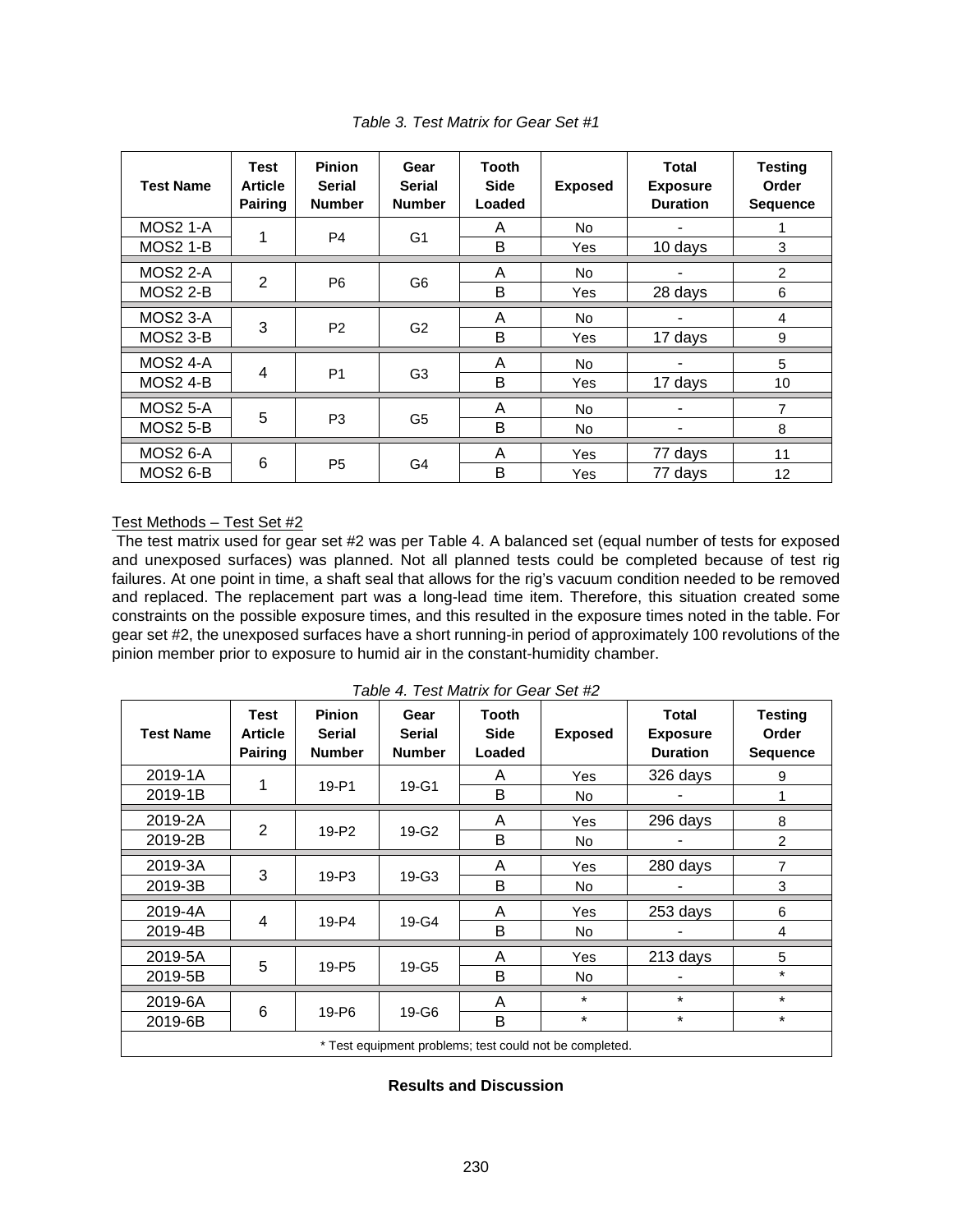### Observations from Photo Documentation – Tested Gears

The behaviors of the films were also evaluated by studying photographs, profilometry, and SEM inspections. During initial running of each gear pair, it was noted that the tooth surface running-in required very few tooth contact cycles. In other words, the tooth surface appearance changed dramatically, becoming glossier and reflective in appearance after only a few revolutions, and subsequent further visual changes to the tooth surfaces occurred at a very slow and steady rate. Figure 6 illustrates typical results of how the surface visual appearance changed for the gear teeth during a test using gears from gearset #1. The first two images from left to right show the teeth prior to any running and then again after only 1% of the total running time. The other two images in Figure 6 show the teeth after 50% and 99% of the test duration. The last two images show that with further running the visual condition changes less dramatically over the final 98% of running as compared to the first 1% of running durations.





*Figure 6. Gear teeth surface appearance for different durations of testing.* 

For the case of gear set #2, a brief running-in of the gears was performed in vacuum condition, comprising approximately 100 rotations of the input member (pinion) prior to exposing the gear pairs to humid air. Figure 7 shows the appearance of pinion 19-used for test 19-1B (per Table 4), after a 326-day exposure to humid air and just prior to installation for film durability tests. The photos depict the significant change of visual appearance of the gear teeth after only 100 operating cycles (Figure 7a). From a macro-perspective, surfaces with only 100 contact cycles appear like surfaces with more than 40,000 cycles. Gears having had exposure to humidity could show visual signs of iron oxidation, per observed red-brown colorations (Figure 7b) [1]. In general, surfaces from gear set #2 that had a 100-cycle run-in prior to humid air exposure developed more significant regions of red-brown colorations as compared to gears from set #1 that had no run-in prior to exposure. The brief running-in appears to expose the steel substrate at asperity peak features, and/or diminish the MoS<sub>2</sub> film thickness at localized areas (i.e., oxidation is observed visually without the aid of magnification).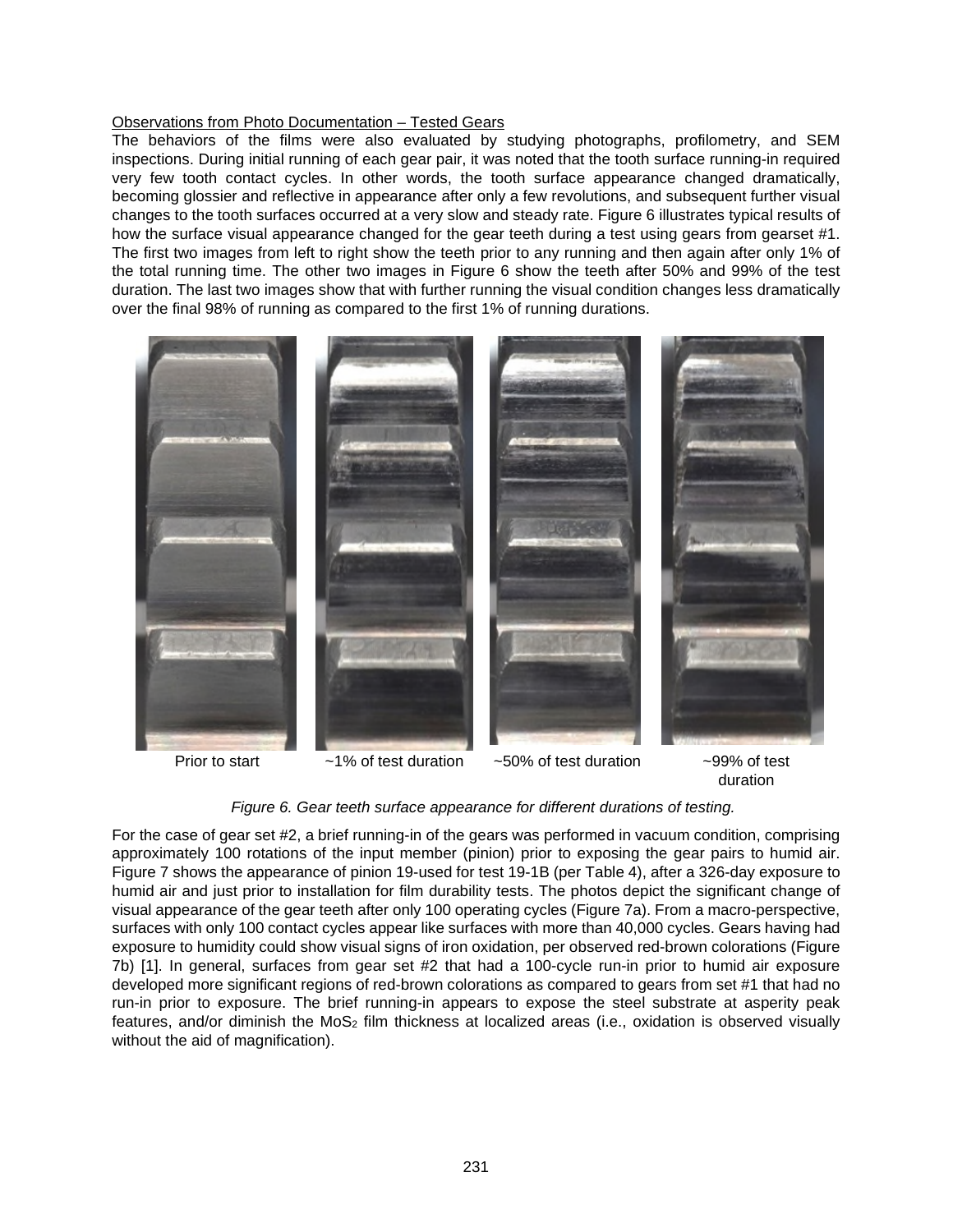

*Figure 7. Photo of the surface condition of the 26-tooth pinion 19-P1, following completion of endurance test of unexposed surfaces (one side of teeth), 100 cycle run-in (second side of the tooth), and exposure to humidity for 326 days. (a) Overall view. (b) Closeup to capture red-colored oxidation locations.*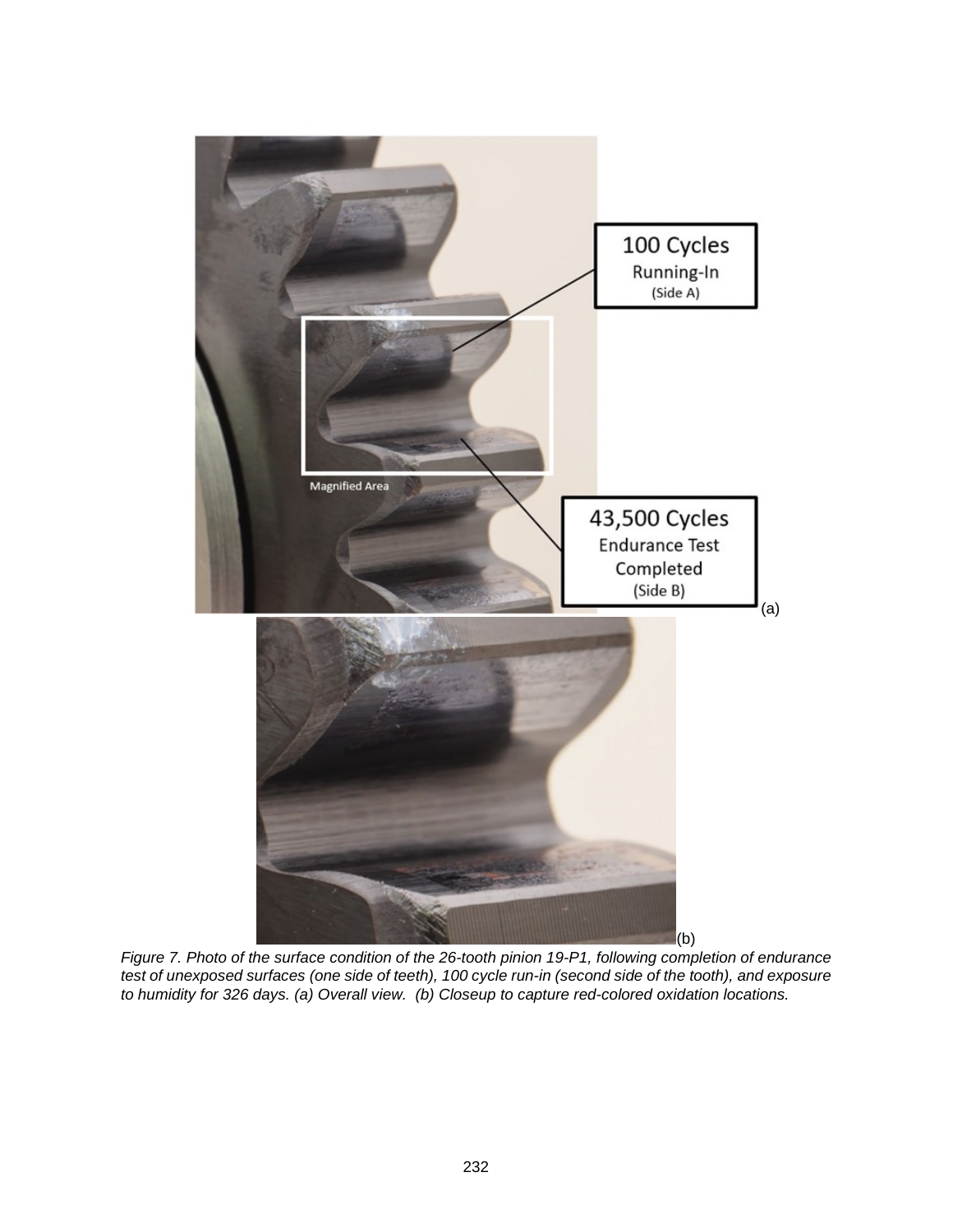Note that the test gears were made from a plain carbon steel. The preferred experimental approach would have been to use a stainless steel such as hardened 440C, but such gears could not be obtained within the constraints of this assessment. The best and accepted practice for space mechanisms is to use an appropriate stainless steel for gears and other parts that experience rolling and sliding. The oxidation seen on the plain carbon steel test gears during this assessment may have been enhanced by the presence of MoS2 while in the humidity of the storage environment.

### Dry Film Effective Lifetimes – Gears

During all in-vacuum operation of the test gear specimens, a set of "condition indicators" were calculated from real-time sensor data averaged over a period of one second. Film durability for each test was derived from the condition indicators calculated for three of the measured parameters; the gear center distance, thrust force, and tangent force. For each test, an average film durability was calculated per procedures described in the 'Experimental Method' section above. The results are collected in Tables 5 (for gear set #1, published previously) and 6 (for gear set #2, new data).

The film durability for unexposed gear specimens from set #2 were similar to the results from set #1. The average unexposed film durability from set #1 was 100,200 revolutions, with a median of 83,500 revolutions; set #2 averaged 91,200 revolutions, with a median of 96,800 revolutions for unexposed gears. These values closely replicate the unexposed film durability of set #1, despite differing substrate materials, hardening processes, and applied film thicknesses.

The average film durability of gears exposed to humid air was less than the average durability of unexposed gears, as observed for both gear sets. The average film durability of exposed gears from set #1 was 64,900 revolutions (a 35% reduction relative to the unexposed tests for this set), with a median of 68,800 revolutions (an 18% reduction). The loss in film durability from set #2 was more severe, with an average durability of 24,300 revolutions (a 73% reduction relative to the unexposed tests), and a median value of 24,700 revolutions (a 75% reduction).

|                                                                                                                               |                           | <b>Film Durability</b><br>(pinion revolutions) |                     |                      |                      |  |
|-------------------------------------------------------------------------------------------------------------------------------|---------------------------|------------------------------------------------|---------------------|----------------------|----------------------|--|
| <b>Test Name</b>                                                                                                              | <b>Exposure Duration</b>  | <b>Center Distance</b>                         | <b>Thrust Force</b> | <b>Tangent Force</b> | <b>Average Value</b> |  |
| <b>MOS2 1-A</b>                                                                                                               | 0 days                    | 52,000                                         | 52,000              | 56,000               | 53,333               |  |
| <b>MOS2 2-A</b>                                                                                                               | 0 days                    | 59,000                                         | 61,000              | 65,000               | 61,667               |  |
| <b>MOS2 3-A</b>                                                                                                               | 0 days                    | 207,000                                        | 184,000             | 180,000              | 190,333              |  |
| <b>MOS2 4-A</b>                                                                                                               | 0 days                    | 86,000                                         | 69,000              | 94,000               | 83,000               |  |
| <b>MOS2 5-A</b>                                                                                                               | 0 days                    | 125,000                                        | 125,000             | 136,000              | 128,667              |  |
| <b>MOS2 5-B</b>                                                                                                               | 0 days                    | 83,000                                         | 80,000              | 89,000               | 84,000               |  |
|                                                                                                                               |                           |                                                |                     |                      |                      |  |
| <b>MOS2 1-B</b>                                                                                                               | 10 days                   | 21,000                                         | 20,000              | 22,000               | 21,000               |  |
| <b>MOS2 2-B</b>                                                                                                               | 28 days                   | 69,000                                         | 55,000              | 74,000               | 66,000               |  |
| <b>MOS2 3-B</b>                                                                                                               | 17 days                   | 59,000                                         | 65,000              | 66,000               | 63,333               |  |
| <b>MOS2 4-B</b>                                                                                                               | 17 days                   | 81,000                                         | 78,000              | 95,000               | 84,667               |  |
| <b>MOS2 6-A</b>                                                                                                               | 77 days                   | 84,000                                         | 76,000              | 88,000               | 82,667               |  |
| <b>MOS2 6-B</b>                                                                                                               | 77 days                   | 70,000                                         | 71,000              | 74,000               | 71,667               |  |
| * "Average Value" is the average of the 3 durability estimates to the left; Center Distance, Thrust Force, and Tangent Force. |                           |                                                |                     |                      |                      |  |
| Unexposed Group                                                                                                               |                           | Average $= 100,200$                            |                     | Median = $83,500$    |                      |  |
|                                                                                                                               | <b>Exposed Group</b>      | Average = $64,900$                             |                     | Median = $68,800$    |                      |  |
|                                                                                                                               | <b>Percent Reduction:</b> | 35%                                            |                     | 18%                  |                      |  |

*Table 5. Test Results of Film Durability, Gear Set # 1*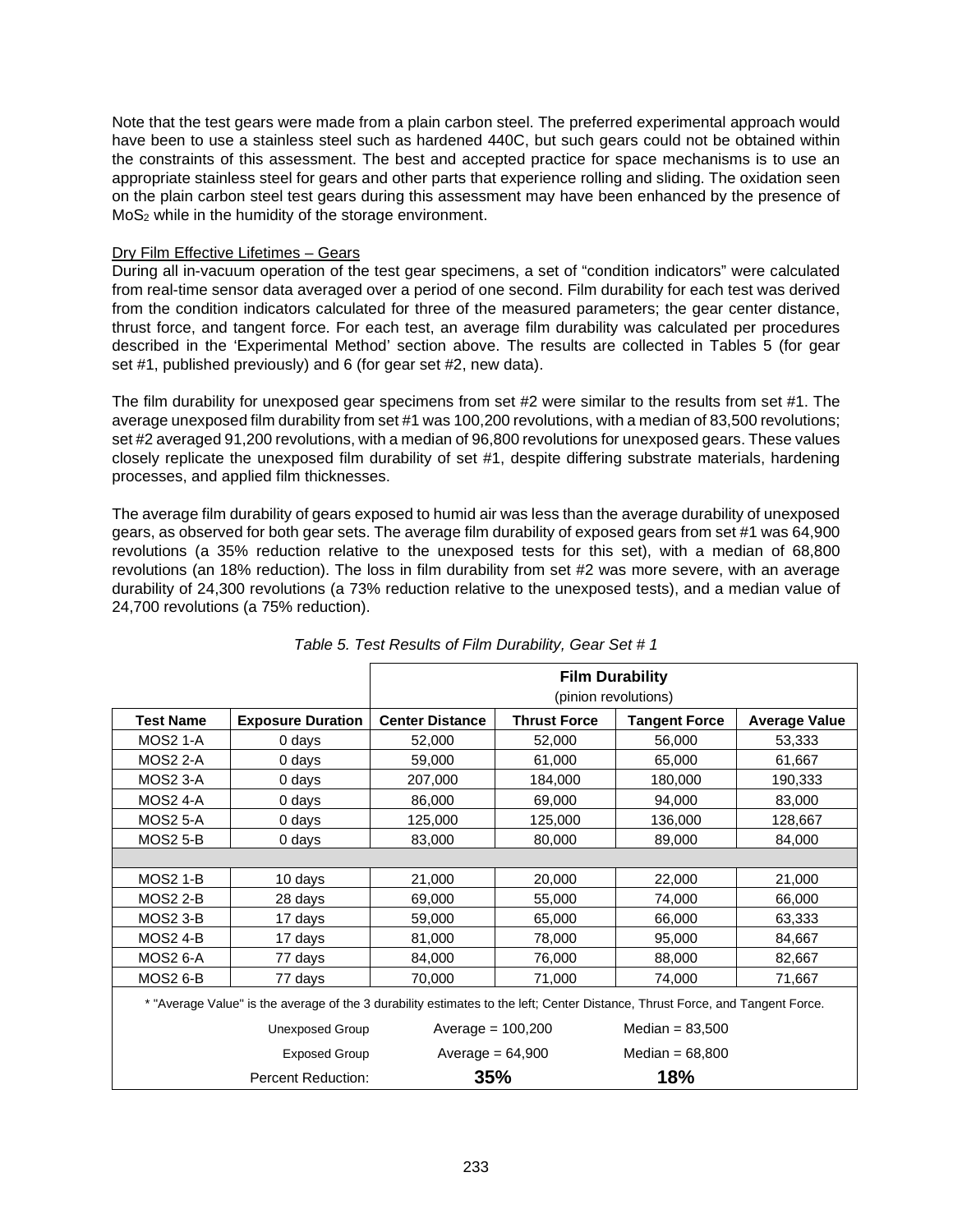|                  |                                                                                                                        | <b>Film Durability</b><br>(pinion revolutions) |                     |                      |                      |  |  |
|------------------|------------------------------------------------------------------------------------------------------------------------|------------------------------------------------|---------------------|----------------------|----------------------|--|--|
| <b>Test Name</b> | <b>Exposure Duration</b>                                                                                               | <b>Center Distance</b>                         | <b>Thrust Force</b> | <b>Tangent Force</b> | <b>Average Value</b> |  |  |
| <b>MOS2 1-A</b>  | 0 days                                                                                                                 | 52,000                                         | 52,000              | 56,000               | 53,333               |  |  |
| <b>MOS2 2-A</b>  | 0 days                                                                                                                 | 59,000                                         | 61,000              | 65,000               | 61,667               |  |  |
| MOS2 3-A         | 0 days                                                                                                                 | 207,000                                        | 184,000             | 180,000              | 190,333              |  |  |
| <b>MOS2 4-A</b>  | 0 days                                                                                                                 | 86,000                                         | 69,000              | 94,000               | 83,000               |  |  |
|                  |                                                                                                                        |                                                |                     |                      |                      |  |  |
| <b>MOS2 1-B</b>  | 326 days                                                                                                               | 21,000                                         | 20,000              | 22,000               | 21,000               |  |  |
| <b>MOS2 2-B</b>  | 296 days                                                                                                               | 69,000                                         | 55,000              | 74,000               | 66,000               |  |  |
| <b>MOS2 3-B</b>  | 280 days                                                                                                               | 59,000                                         | 65,000              | 66,000               | 63,333               |  |  |
| <b>MOS2 4-B</b>  | 253 days                                                                                                               | 81,000                                         | 78,000              | 95,000               | 84,667               |  |  |
| <b>MOS2 6-A</b>  | 213 days                                                                                                               | 84,000                                         | 76,000              | 88,000               | 82,667               |  |  |
|                  | * "Average Value" is the average of the 3 durability estimates to the left; Center Distance, Thrust Force, and Tangent |                                                |                     |                      |                      |  |  |
| Force.           |                                                                                                                        |                                                |                     |                      |                      |  |  |
|                  | Unexposed Group                                                                                                        | Average = $91,167$                             |                     | Median = $96,833$    |                      |  |  |
|                  | Exposed Group                                                                                                          |                                                | Average = $24,267$  |                      |                      |  |  |
|                  | Percent Reduction:                                                                                                     | 73%                                            |                     | 75%                  |                      |  |  |

# *Table 6. Test Results of Film Durability, Gear Set # 2*

These reductions in film durability attributed to humid air exposure are of similar order of magnitude as compared to the 55 to 20% range of reductions reported by Lince, Loewenthal, and Clark [2] from pin-ondisk evaluations.

The average film durability values are plotted as a function of the duration of exposure to humid air in Figure 8, using data from Tables 5 and 6. While the film durability for exposed surfaces was lower on average than for unexposed surfaces, there is no clear correlation between film durability and the duration of exposure to humid air.

While the range of scatter in film durability is significant, it should be noted that this order of scatter is common for gear wear data. Gear wear experiments for liquid lubrication conditions exhibits similar scatter [10]. Gear wear behavior is influenced by many attributes that can be difficult to control for, such as differing surface textures between specimens, or tooth-to-tooth and gear-to-gear geometric tolerances. Even small variations in the manufacturing process will influence the performance of each individual gear; minute changes in the condition of cutting tools used to form the gear, the exact position of a gear in the heat treatment furnace, etc. Large scatter in performance data can make it difficult to determine quantitative trends, except when very large datasets can be produced.

In spite of the relatively modest number of specimens evaluated in this investigation, the main influencing variables are clear. The most significant of these factors is exposure to humid air; gears that were not exposed to humidity prior to testing exhibited greater film durability than gears that were exposed. The most dramatic reductions occurred in gear specimens that were subjected to a small number of revolutions in vacuum prior to their exposure to humid air. This reduction in film durability does not appear to depend on the duration of a specimens' exposure to humid air; specimens subjected to the shortest exposures and specimens subjected to the longest exposures exhibited comparable reductions in film durability.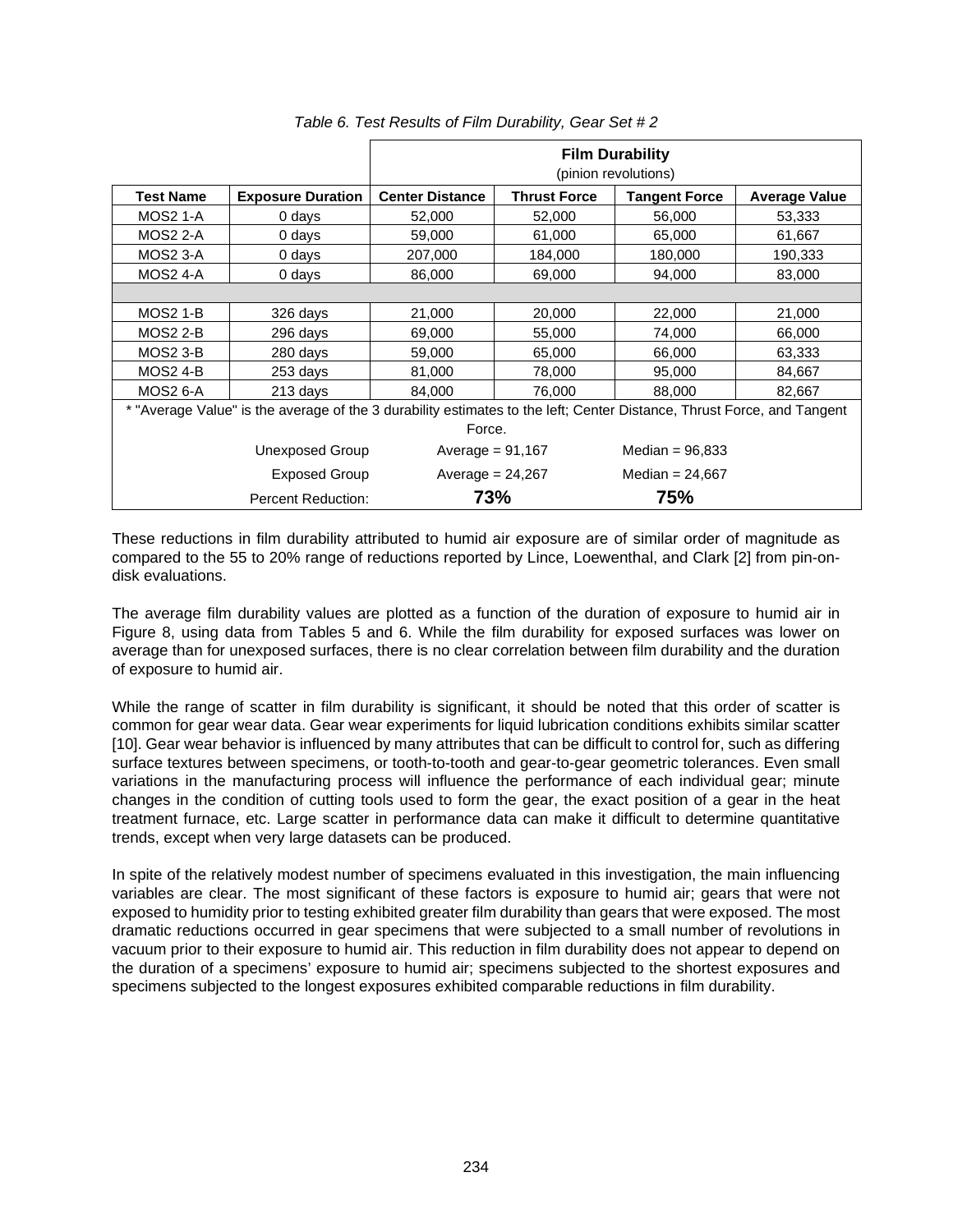

*Figure 8. Film durability as function of time of exposure to humid air. (a) Results for gear set #1. (b) Results for gear set #2.* 

#### **Summary and Concluding Remarks**

This investigation was conducted to study the relative durability of a MoS<sub>2</sub> DFL applied to gear teeth before and after exposure to humid air. The DFLs evaluated in this assessment were applied by a particular overseas vendor as required by a JWST specification for the mechanisms of interest. A previous investigation was conducted using a similar  $MoS<sub>2</sub>$  DFL supplied by a domestic vendor [1], referred to as gear set #1. Test specimen gears used in this investigation, gear set #2, were prepared by applying a pure (not nanocomposite-type) MoS2 DFL to case-carburized steel gears via sputtering. Specimens were then subjected to a brief run-in procedure (100 cycles) in vacuum followed by controlled exposure to a humid air environment at 60% RH for durations ranging from 10 to 326 days.

MoS2 DFL gear specimens subjected to long-term humid air exposure exhibited lower film durability relative to the baseline unexposed specimens. While the average film durability of unexposed specimens was similar between both studies, the reduction in film durability observed in gear set #2 (75% less life) was more severe than in gear set #1 (35% less life). By visual inspection, the run-in procedure introduced in this investigation appears to have exposed the steel substrate at worn asperity peaks or at localized areas of high MoS2 wear. Signs of iron oxidation were visible as red-brown colorations on the tooth surfaces of gear specimens after exposure to humid air. More coloration was observed in gear set #2 which had been runin prior to RH exposure as compared to gear set #1, which had no run-in prior to RH exposure.